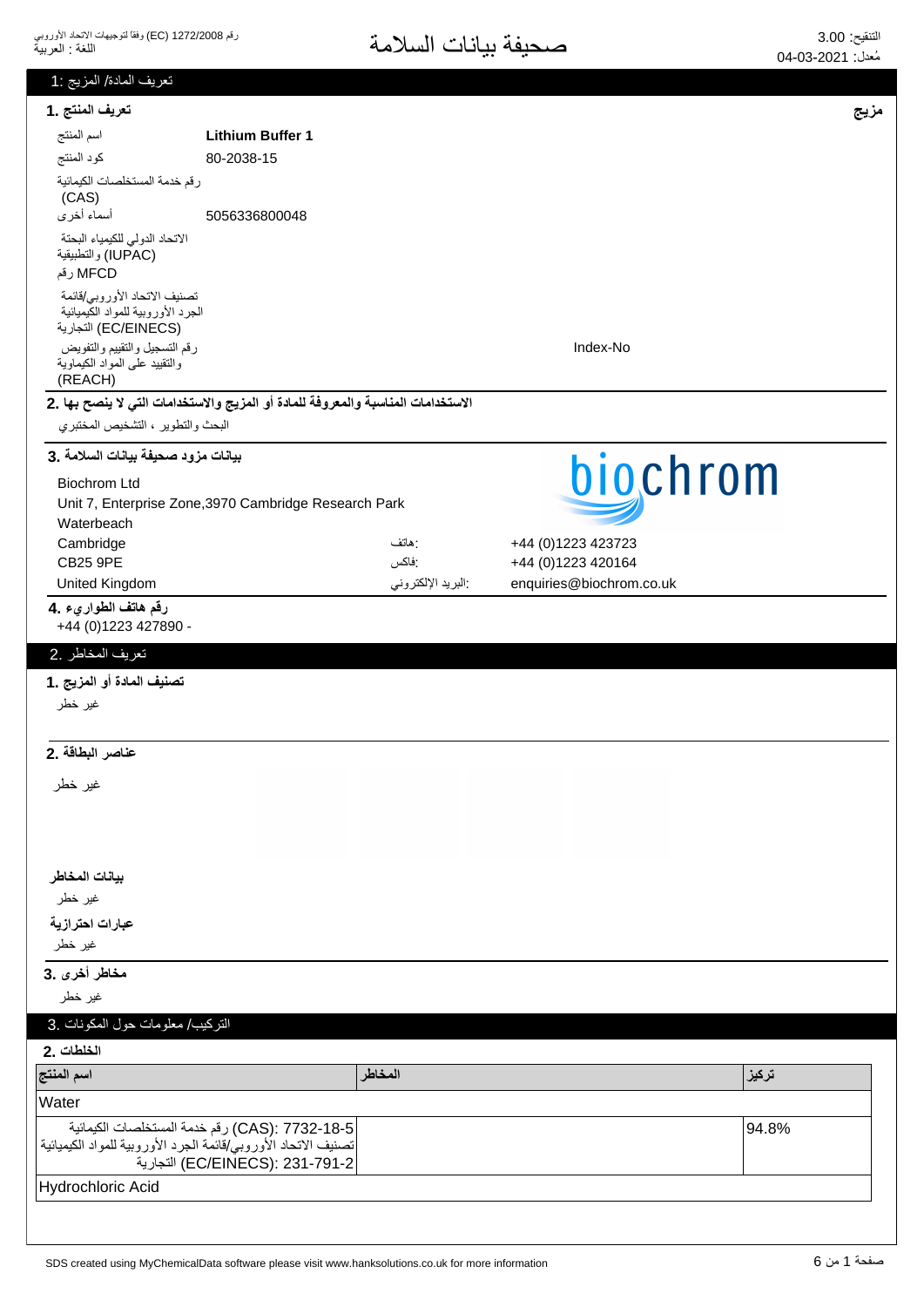| اللغة : العربية                      |                                                                                                                | صحيفه بيانات السكمة                                                                                                       | مُعدل: 2021-03-04 |
|--------------------------------------|----------------------------------------------------------------------------------------------------------------|---------------------------------------------------------------------------------------------------------------------------|-------------------|
|                                      | CAS): 7647-01-0) رقم خدمة المستخلصات الكيمائية                                                                 |                                                                                                                           | 1.6%              |
|                                      | تصنيف الاتحاد الأوروبي/قائمة الجرد الأوروبية للمواد الكيميائية                                                 |                                                                                                                           |                   |
|                                      | EC/EINECS): 231-595-7) التجارية                                                                                |                                                                                                                           |                   |
| Propan-2-ol                          |                                                                                                                |                                                                                                                           |                   |
|                                      | CAS): 67-63-0) رقم خدمة المستخلصات الكيمائية                                                                   |                                                                                                                           | 1.5%              |
|                                      | تصنيف الاتحاد الأوروبي/قائمة الجرد الأوروبية للمواد الكيميائية<br>EC/EINECS): 200-661-7) التجارية              |                                                                                                                           |                   |
| <b>Citric Acid</b>                   |                                                                                                                |                                                                                                                           |                   |
|                                      |                                                                                                                |                                                                                                                           |                   |
|                                      | CAS): 77-92-9) رقم خدمة المستخلصات الكيمائية<br>تصنيف الاتحاد الأوروبي/قائمة الجرد الأوروبية للمواد الكيميائية |                                                                                                                           | 1%                |
|                                      | EC/EINECS): 201-069-1) التجارية                                                                                |                                                                                                                           |                   |
| Lithium Hydroxide                    |                                                                                                                |                                                                                                                           |                   |
|                                      | CAS): 1310-66-3) رقم خدمة المستخلصات الكيمائية                                                                 |                                                                                                                           | 0.8%              |
|                                      | تصنيف الاتحاد الأوروبي/قائمة الجرد الأوروبية للمواد الكيميائية                                                 |                                                                                                                           |                   |
|                                      | EC/EINECS): 215-183-4) التجارية                                                                                |                                                                                                                           |                   |
| Thiodiglycol                         |                                                                                                                |                                                                                                                           |                   |
|                                      | CAS): 111-48-8) رقم خدمة المستخلصات الكيمائية                                                                  |                                                                                                                           | $ 0.2\%$          |
|                                      | تصنيف الاتحاد الأوروبي/قائمة الجرد الأوروبية للمواد الكيميائية                                                 |                                                                                                                           |                   |
|                                      | EC/EINECS): 203-874-3) التجارية                                                                                |                                                                                                                           |                   |
| Phenol                               |                                                                                                                |                                                                                                                           |                   |
|                                      | CAS): 108-95-2) رقم خدمة المستخلصات الكيمائية                                                                  |                                                                                                                           | 0.1%              |
|                                      | تصنيف الاتحاد الأوروبي/قائمة الجرد الأوروبية للمواد الكيميائية                                                 |                                                                                                                           |                   |
|                                      | EC/EINECS): 203-632-7) التجارية                                                                                |                                                                                                                           |                   |
| إجراءات الإسعافات الأولية .4         |                                                                                                                |                                                                                                                           |                   |
| وصف إجراءات الإسعافات الأولية .1     |                                                                                                                |                                                                                                                           |                   |
| ملامسة الجلد                         | اغسل فورأ بالكثير من الصابون والماء                                                                            |                                                                                                                           |                   |
| ملامسة العينين                       | شطف فتح العين لعدة دقائق تحت المياه الجارية                                                                    |                                                                                                                           |                   |
| الابتلاع                             | .لا نقم بتحريض القيء                                                                                           |                                                                                                                           |                   |
|                                      | نغسل الفم بالماء                                                                                               |                                                                                                                           |                   |
|                                      | استشر الطبيب                                                                                                   |                                                                                                                           |                   |
| الاستنشاق                            | توفير الهواء النقي استشارة الطبيب في حالة الشكاوى                                                              |                                                                                                                           |                   |
|                                      |                                                                                                                |                                                                                                                           |                   |
| أهم الأعراض والتأثيرات .2            |                                                                                                                |                                                                                                                           |                   |
| فد يكون هناك تهيج واحمرار            |                                                                                                                |                                                                                                                           |                   |
|                                      |                                                                                                                |                                                                                                                           |                   |
| دلالة على أي عناية طبية فورية .3     |                                                                                                                |                                                                                                                           |                   |
| لا توجد تدابير إضافية مطلوبة         |                                                                                                                |                                                                                                                           |                   |
|                                      |                                                                                                                |                                                                                                                           |                   |
| إجراءات مكافحة الحريق .5             |                                                                                                                |                                                                                                                           |                   |
| وسائل إطفاء الحريق .1                |                                                                                                                |                                                                                                                           |                   |
| مناسب                                | يجب استخدام وسائط إطفاء مناسبة للحريق المحيط                                                                   |                                                                                                                           |                   |
| غير مناسب                            | <b>NA</b>                                                                                                      |                                                                                                                           |                   |
|                                      | مخاطر خاصة تنشأ عن المادة أو المزيج .2                                                                         |                                                                                                                           |                   |
| <b>NA</b>                            |                                                                                                                |                                                                                                                           |                   |
| النصائح لرجال الإطفاء .3             |                                                                                                                |                                                                                                                           |                   |
|                                      |                                                                                                                | (معتمد أو مكافئ) والعتاد الواقي الكامل MSHA / NIOSH ، كما هو الحال في أي حريق ، قم بارتداء جهاز التنفس المكتبي ذاتي الطلب |                   |
|                                      |                                                                                                                |                                                                                                                           |                   |
| إجراءات النعامل مع الإطلاق العرضي .6 |                                                                                                                |                                                                                                                           |                   |
| التدابير الاحترازية الشخصية . 1      |                                                                                                                |                                                                                                                           |                   |
|                                      |                                                                                                                |                                                                                                                           |                   |

بالحصول على تفاصيل الحماية الشخصية SDS ارجع إلى القسم 8 من.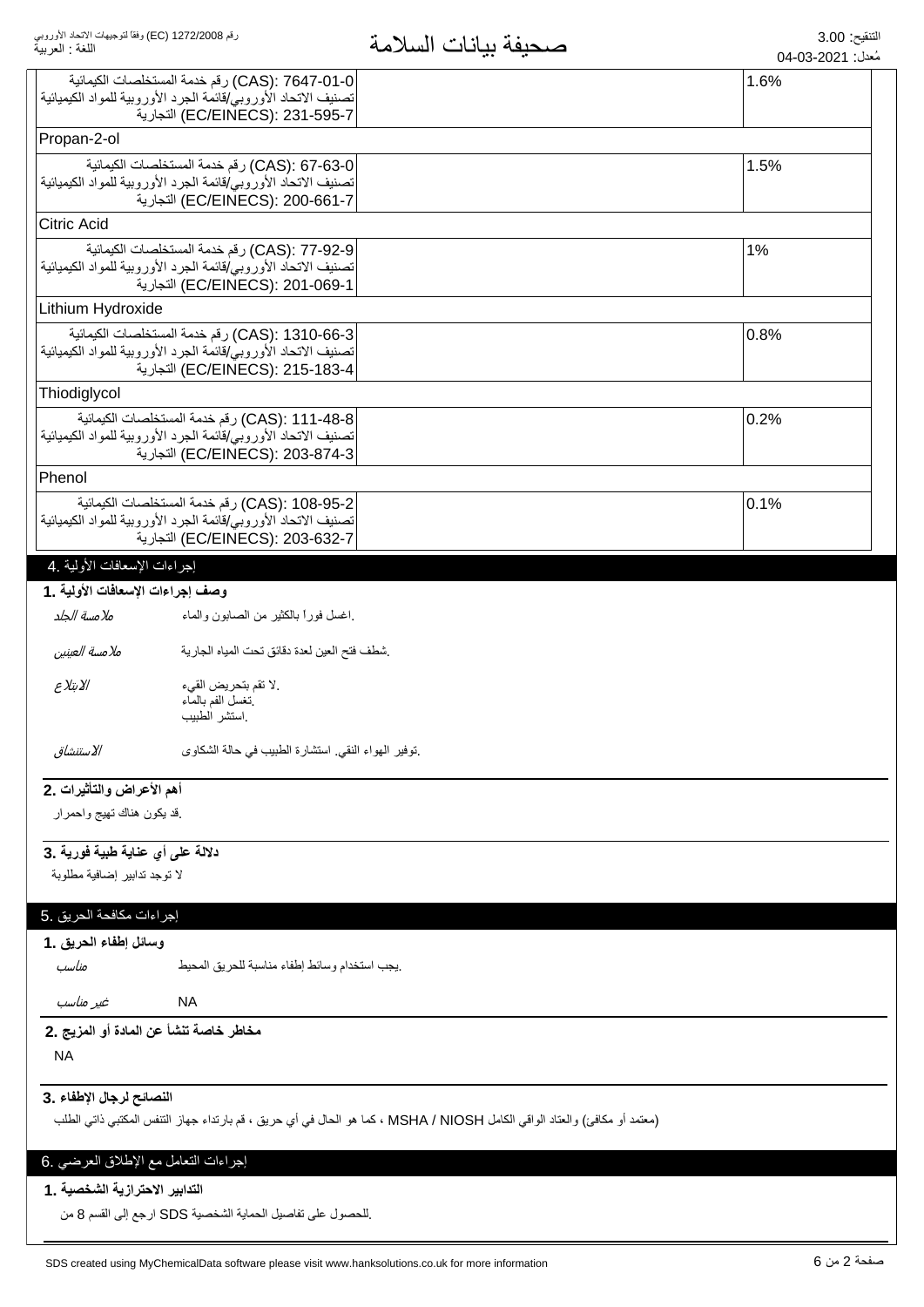## الاحتياطات البينية .2

.لا تصب في المصارف أو الأنهار لا تسمح بدخول المجاري / المياه السطحية أو الجوفية.

### الطرق والمواد .3

تمتصه في التربة الجافة أو الرمل تخلط مع الرمل أو الفيرميكوليت .انقل إلى حاوية إنقاذ قابلة للغلق وموسومة للتخلص منها بطريقة مناسبة

### منع حدوث المخاطر الثانوية .4

لا شىء

## المناولة والتخزين 7

| التدابير الاحترازية الشخصية . 1 |                                  |
|---------------------------------|----------------------------------|
| التعامل الآمن                   | ضمان وجود تهوية كافية في المنطقة |
| الحماية من الانفجارات والحرائق  | لا يوجد متطلبات خاصة             |

## ظروف التخزين الآمن، بما في ذلك أي تنافرات .2

| إدارة مخاطر التخزين     | يخزن في مكان بارد وجيد التهوية<br>إبقاء الحاويات مغلقة بإحكام.<br>الابتعاد عن أشعة الشمس المباشرة. |
|-------------------------|----------------------------------------------------------------------------------------------------|
| ضوابط التخزين           | لا بوجد متطلبات خاصة                                                                               |
| الحفاظ على سلامة المنتج | لا بوجد متطلبات خاصة                                                                               |
| نصائح أخرى              | لا مزيد من المعلومات المتاحة                                                                       |

### المستخدمين النها<sub>ئيين</sub> المحددين .3

ِيتم توفير المادة لأغراض البحث والتطوير والتشخيص المختبري بواسطة متخصصين فقط تستخدم في أجهزة تحليل الأحماض الأمينية من بيوكروم

## ضوابط النعرض/ الحماية الشخصية .8

| ضوابط التعرض .2                      |                                                         |  |
|--------------------------------------|---------------------------------------------------------|--|
| تدابير وقائية وصحية عامة             | يجب الالتزام بالتدابير الاحترازية القياسية عند المناولة |  |
| إجراءات هندسية                       | ضمان وجود تهوية كافية في المنطقة                        |  |
| حماية العين/ الوجه                   | نظارات حماية                                            |  |
| حماية اليدين                         | ففازات النتريل                                          |  |
| حماية الجهاز التنفسي                 | الحماية التنفسية ليست مطلوبة                            |  |
| حماية الجلد                          | ملابس واقية                                             |  |
| نصائح أخرى تتعلق بالحماية<br>الشخصية | .لايوجد بيانات                                          |  |

| المظهر                      | سائل                 |
|-----------------------------|----------------------|
| الر ائحة                    | الفينول قليلا        |
| تركيز بداية ظهور الرائحة    | البيانات غير متوفر ة |
| الرقم الايدر وجيني          | 2.80                 |
| نقطة الانصهار / نقطة التجمد | البيانات غير متوفرة  |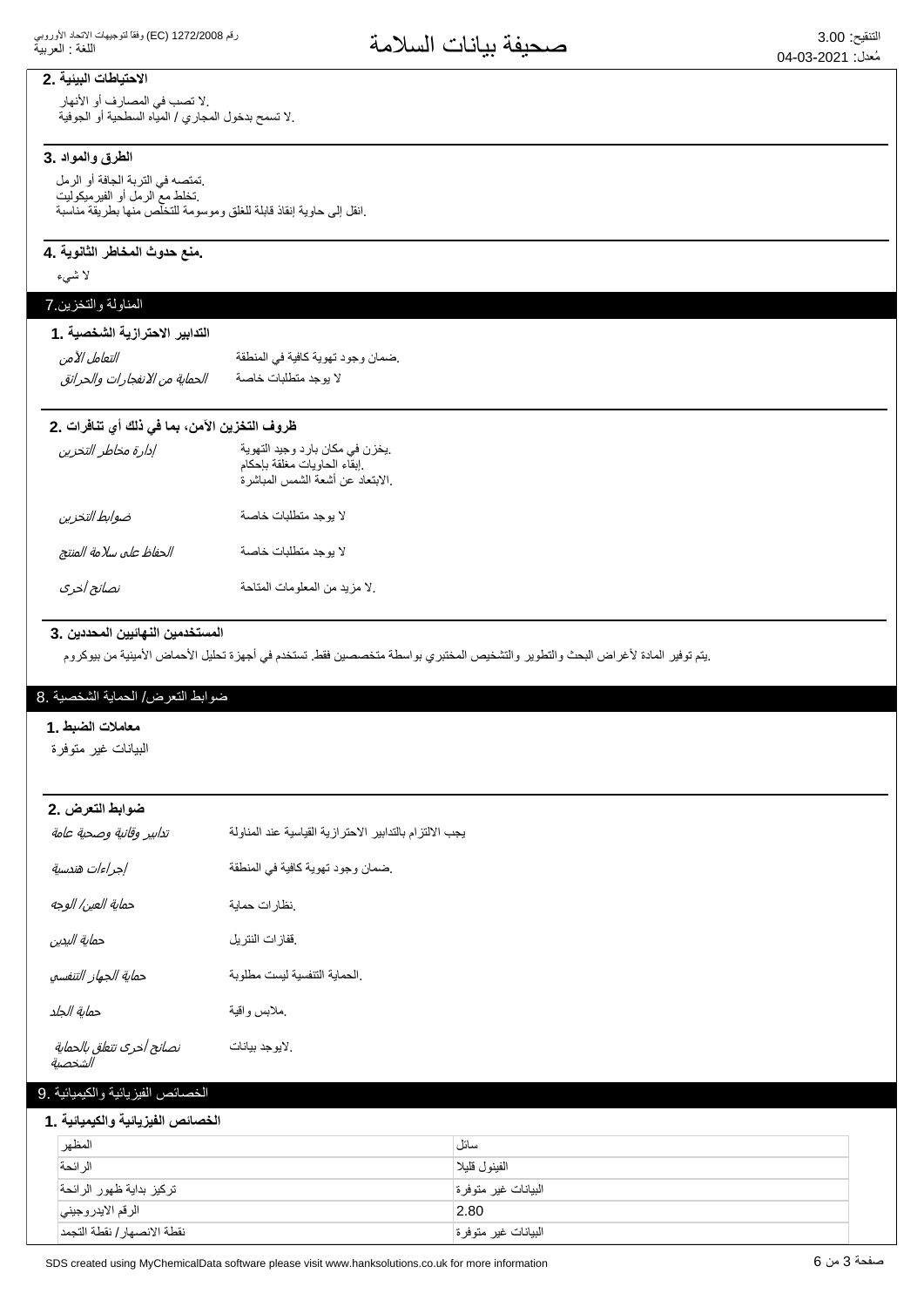#### رقم 1272/2008 (EC) وفقاً لتوجيهات الاتحاد الأوروبي اللغة : العربية

# التنقيع: 3.00<br>مُزار: 2021 02 ـ 209 مصطلحة المسلامة

| نقطة بدء الغليان ومدى الغليان                     | الىبيانات غير متوفرة |
|---------------------------------------------------|----------------------|
| نقطة الوميض                                       | البيانات غير متوفرة  |
| معدل التبخر                                       | البيانات غير متوفرة  |
| القابلية للاشتعال (مادة صلبة، غازية)              | البيانات غير متوفرة  |
| الحدود القصوى/الصغرى لقابلية الاشتعال أو الانفجار | البيانات غير متوفرة  |
| ضغط البخار                                        | البيانات غير متوفرة  |
| كثافة البخار                                      | البيانات غير متوفرة  |
| الكثافة النسبية                                   | $1.003$ g/mL         |
| فابلية الذوبان                                    | ذوبان في الماء       |
| أوكتانول/ماء-n :معامل التقاسم                     | البيانات غير متوفرة  |
| درجة حرارة الاشتعال الذاتي                        | البيانات غير متوفرة  |
| درجة حرارة التحلل                                 | الىبيانات غير متوفرة |
| درجة اللزوجة                                      | الىبيانات غير متوفرة |
| الخصائص التفجيرية                                 | البيانات غير متوفرة  |
| الخصائص المؤكسدة                                  | البيانات غير متوفرة  |
|                                                   |                      |

### **معلومات أخرى .2**

لا توجد معلومات إضافية متاحة

### الثبات وقابلية التفاعل .10

### **1. قابلية التفاعل**

لا بوجد نفاعل غير عادي

## **2.** الثبات

مستقر في درجة حرارة الغرفة.

## احتمالية التفاعلات الخطرة .3

لا ردود الفعل الخطرة المعروفة.

## <del>ظروف ينبغى تجنبها 4</del>

ضوء شمس مباشر

## مواد غير متوافقة .5

ِ عوامل مؤكسدة

### نواتج التحلل الخطرة .6

في عملية الاحتراق تتبعث أبخرة سامة.

### معلومات عن السمية .11

| معلومات .1                                                                         |                       |
|------------------------------------------------------------------------------------|-----------------------|
| درجة سمية حادة                                                                     | لايوجد بيانات         |
| تآكل/تهيج جلدي                                                                     | لا توجد معلومات متاحة |
| تلف/ تهيج شديد بالعين                                                              | لا توجد معلومات متاحة |
| حساسية الجهاز التنفسي أو الجلد                                                     | لا توجد معلومات متاحة |
| التحول الخلقي لخلية الجرثومة                                                       | لا توجد معلومات متاحة |
| احتمالية التسبب في السرطان                                                         | لا توجد معلومات متاحة |
| السمية التناسلية                                                                   | لا توجد معلومات متاحة |
| السمية الشاملة لأعضاء مستهدفة                                                      | لا توجد معلومات متاحة |
| محددة- التعرض لمرة واحدة<br>السمية الشاملة لأعضاء مستهدفة<br>محددة- التعرض المتكرر | لا توجد معلومات متاحة |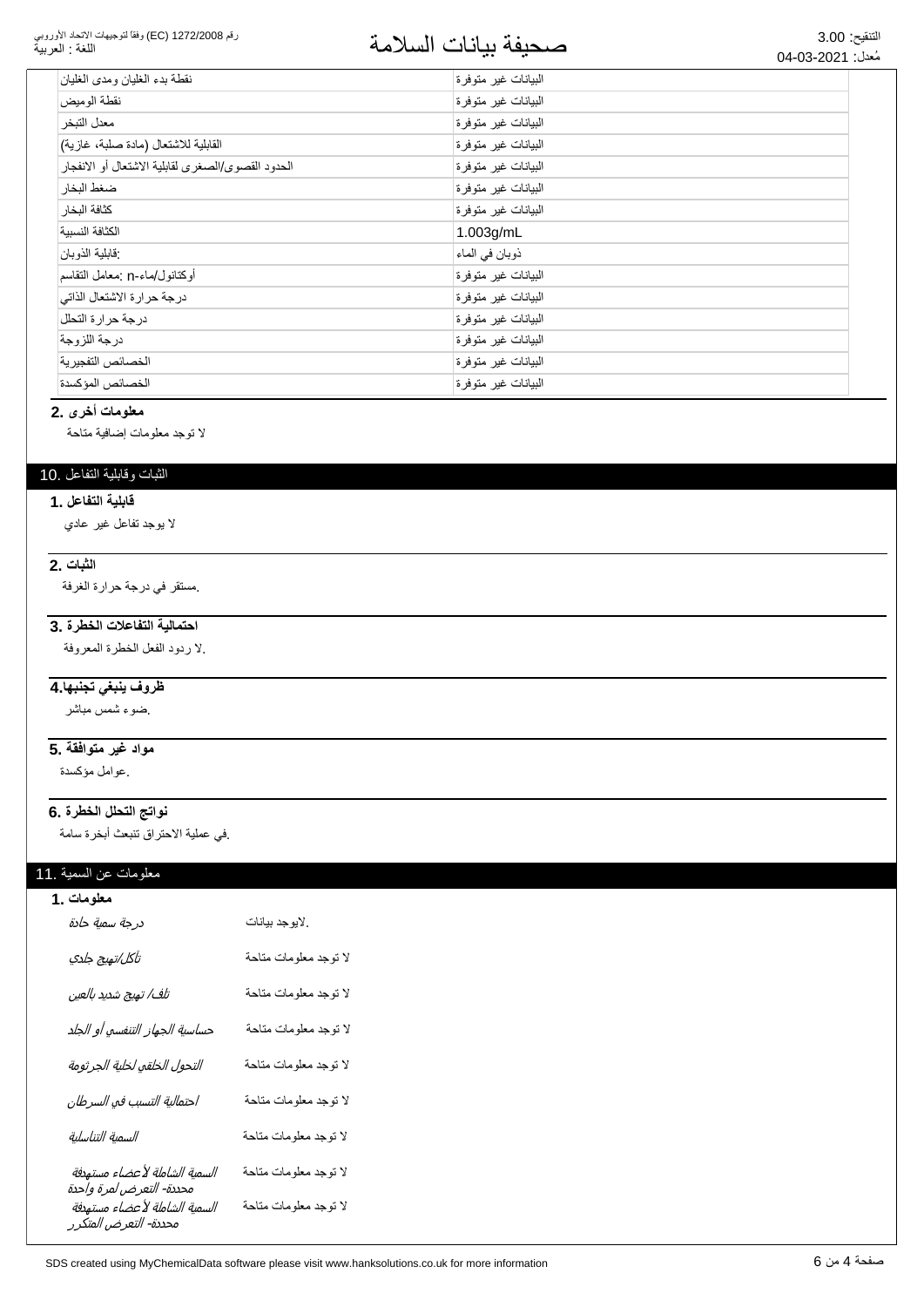## **المزيد من .2**

حسب معرفتنا فإن السمية الحادة والمزمنة لهذه المادة غير معروفة بالكامل

لا توجد معلومات متاحة مستخطر *السحب بالمص* 

### معلومات ببيئية .12

**درجة السمبة .1** 

لا توجد معلومات متاحة

## الاستمرارية واحتمالية التفسخ .2

لا توجد معلومات متاحة

## احتمالية التراكم الحيوي .3

لا توجد معلومات متاحة

### مدى سهولة الحركة والترية **.4**

لا توجد معلومات متاحة

### **5. ΔϣΎγϟϭ˱ΎϳϭϳΣΔϣϛέΗϣϟϭˬΔΗΑΎΛϟΩϭϣϟϡϳϳϘΗΞΎΗϧ (PBT) Ύ˱ϳϭϳΣ˱ΩΟΔϣϛέΗϣϟϭ˱ΩΟΔΗΑΎΛϟΩϭϣϟϭ (vPvB)** لا توجد معلومات متاحة

### تأثيرات أخرى معاكسة .6

لا توجد معلومات متاحة

### اعتبارات التخلص من المادة .13

طرق معالجة النفايا*ت* . 1

| عمليات التخلص من المادة | التشاور الدولة ، واللوائح المحلية أو الوطنية للتخلص السليم |
|-------------------------|------------------------------------------------------------|
|-------------------------|------------------------------------------------------------|

ͮ௬Ͼ̲௪̺͙ͳ̻ͧϾ̞௪̺͙ ΔϳϣγέϟϭϠϟΎϘϓϭΎϬϧϣιϠΧΗϟϡΗϳϥΏΟϳ.

### معلومات عن النقل .14

جوًا (المنظمة الدولية للطيرا*ن* المدن*ى -إيكاو)* 

غیر مصنف کخطر فو النقل

### **˱έΑ (ADR)**

غير مصنف كخطر في النقل

### **˱έΣΑ (IMDG)**

غير مصنف كخطر في النقل

### لوائح السلامة، والصحة، والبيئة، واللوائح الوطنية .15

-لوائح السلامة، والصحة، والبيئة، واللوائح الوطنية ـ1

المنتج لا يخضع لأية لوائح أو أحكام إضافية.